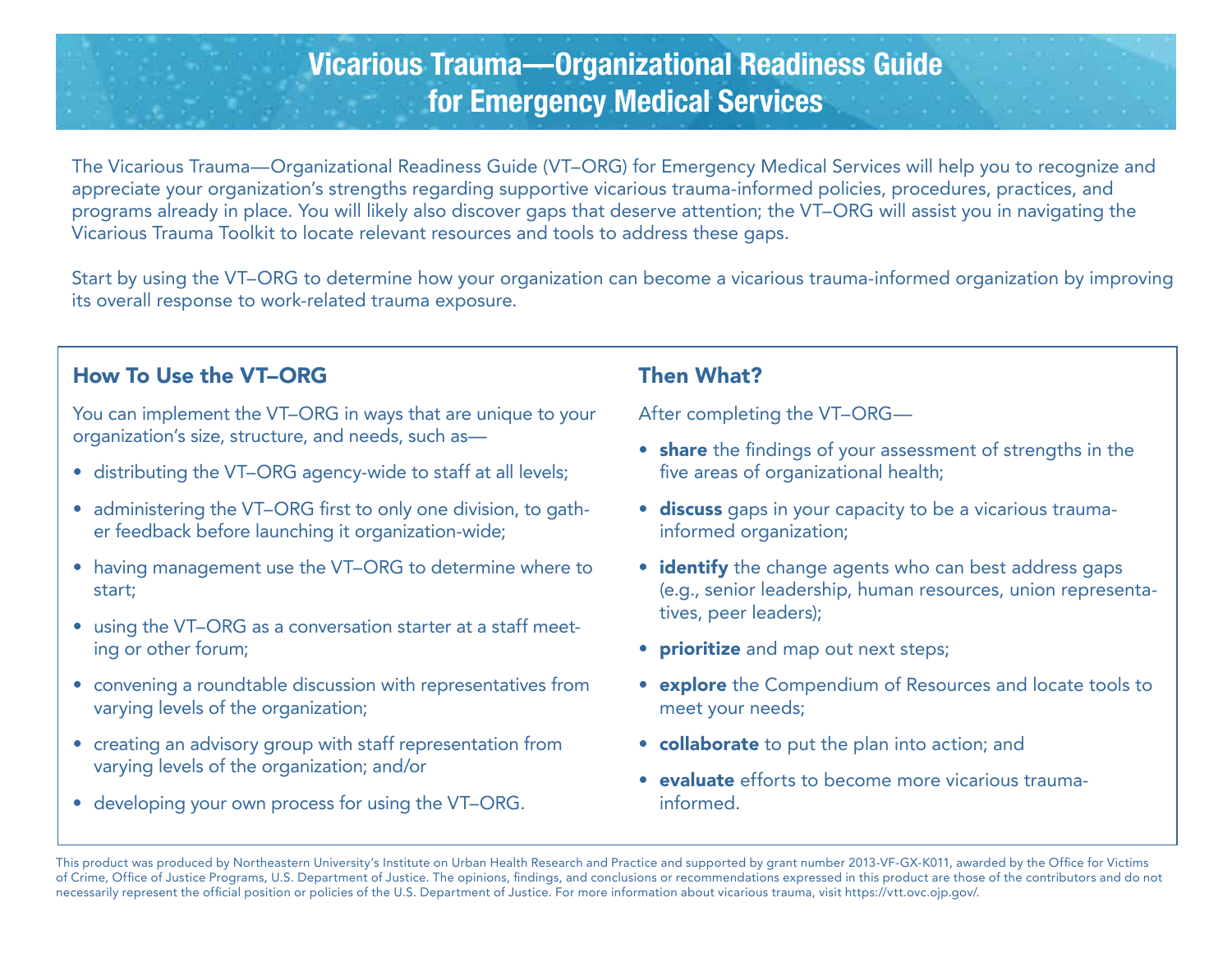# Leadership and Mission

To address the impact of vicarious trauma, leaders in vicarious trauma-informed organizations proactively integrate strategies into workplace values, operations, and practices; maintain a clear vision that supports and articulates the agency's mission; and regularly model and promote open and respectful communication.

| In answering the following questions, consider the past 6 months in<br>your organization.                                                                                                                              | $1 =$<br><b>Never</b> | $2 =$<br>Rarely | $3 =$<br>Some-<br>times | $4 =$<br>Often | $5 =$<br>Always | N/A |
|------------------------------------------------------------------------------------------------------------------------------------------------------------------------------------------------------------------------|-----------------------|-----------------|-------------------------|----------------|-----------------|-----|
| 1. Leadership demonstrates a clear and decisive vision that supports and<br>articulates the mission of the organization.                                                                                               |                       |                 |                         |                |                 |     |
| 2. Leadership models, values, and promotes open and<br>respectful communication among staff.                                                                                                                           |                       |                 |                         |                |                 |     |
| 3. Leadership communicates clear and specific information on decision-<br>making throughout the organization (e.g., resource allocation, awarding<br>of shifts, deadlines, implementation of policies and procedures). |                       |                 |                         |                |                 |     |
| 4. Leadership proactively addresses vicarious trauma in the organiza-<br>tion's long-term vision and strategy.                                                                                                         |                       |                 |                         |                |                 |     |
| 5. Leadership recognizes and values my role within the<br>organization.                                                                                                                                                |                       |                 |                         |                |                 |     |
| 6. Leaders model a healthy work/life balance.                                                                                                                                                                          |                       |                 |                         |                |                 |     |
| 7. Leadership communicates and enforces a no-tolerance policy<br>$concerning$ —                                                                                                                                        |                       |                 |                         |                |                 |     |
| a. sexual harassment;                                                                                                                                                                                                  |                       |                 |                         |                |                 |     |
| b. workplace violence, including bullying/hazing;                                                                                                                                                                      |                       |                 |                         |                |                 |     |
| c. intimate partner violence within or outside of the workplace;                                                                                                                                                       |                       |                 |                         |                |                 |     |
| d. discrimination based on age, gender, gender identity, sexual<br>orientation, race, religion, ability, etc.                                                                                                          |                       |                 |                         |                |                 |     |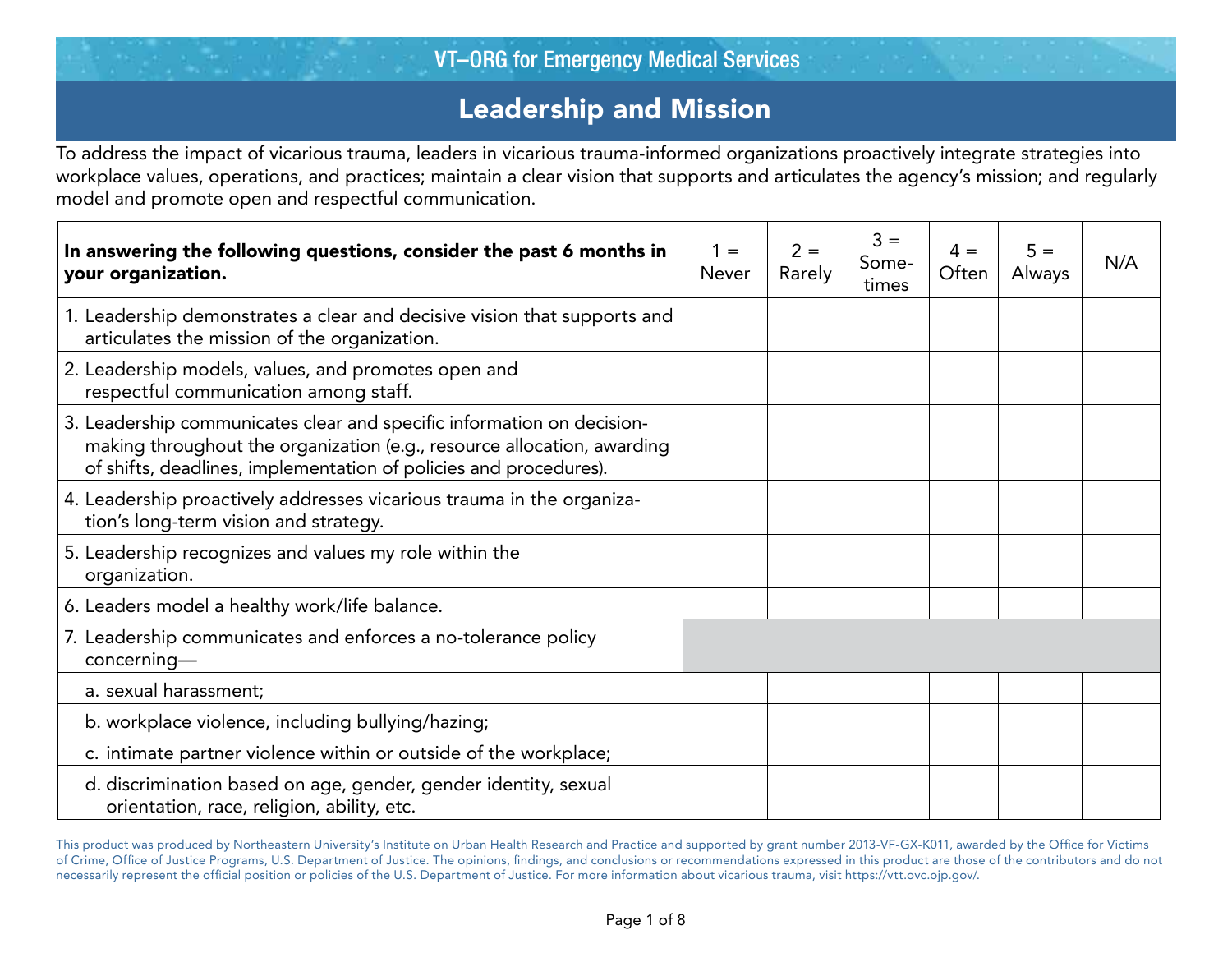# Management and Supervision

 To fulfill their obligation to lessen the impact of vicarious trauma, managers and supervisors in vicarious trauma-informed organizations foster supportive relationships based on inclusivity, mutual respect, and trust; promote policies and practices that lessen the negative impact of the work; seek out and support staff following critical or acute incidents; and conduct performance evaluations that include discussions of vicarious trauma.

| In answering the following questions, consider the past 6 months in<br>your organization.                                                  | $1 =$<br><b>Never</b> | $2 =$<br>Rarely | $3 =$<br>Some-<br>times | $4 =$<br>Often | $5 =$<br>Always | N/A |
|--------------------------------------------------------------------------------------------------------------------------------------------|-----------------------|-----------------|-------------------------|----------------|-----------------|-----|
| 1. My organization uses a protocol to address-                                                                                             |                       |                 |                         |                |                 |     |
| a. critical incidents;                                                                                                                     |                       |                 |                         |                |                 |     |
| b. organizational/administrative stress;                                                                                                   |                       |                 |                         |                |                 |     |
| c. line-of-duty deaths;                                                                                                                    |                       |                 |                         |                |                 |     |
| d. specific concerning behaviors (e.g., low morale, substance abuse,<br>absenteeism).                                                      |                       |                 |                         |                |                 |     |
| 2. My organization sponsors a critical incident stress management team<br>(CISM/CIST/CISD).                                                |                       |                 |                         |                |                 |     |
| a. My organization's critical incident team is well-utilized.                                                                              |                       |                 |                         |                |                 |     |
| 3. My shift supervisors are readily accessible to support staff members<br>following a critical or acute incident.                         |                       |                 |                         |                |                 |     |
| 4. I meet individually with my supervisor.                                                                                                 |                       |                 |                         |                |                 |     |
| 5. Meetings with my supervisor provide a forum for addressing cumula-<br>tive or critical incident stress.                                 |                       |                 |                         |                |                 |     |
| 6. My supervisor reviews my job responsibilities and workload balance<br>(e.g., variety of tasks, number of high-risk cases, call volume). |                       |                 |                         |                |                 |     |
| 7. I am able to discuss concerns about the organization or my job with<br>my supervisor(s) without fear of negative consequences.          |                       |                 |                         |                |                 |     |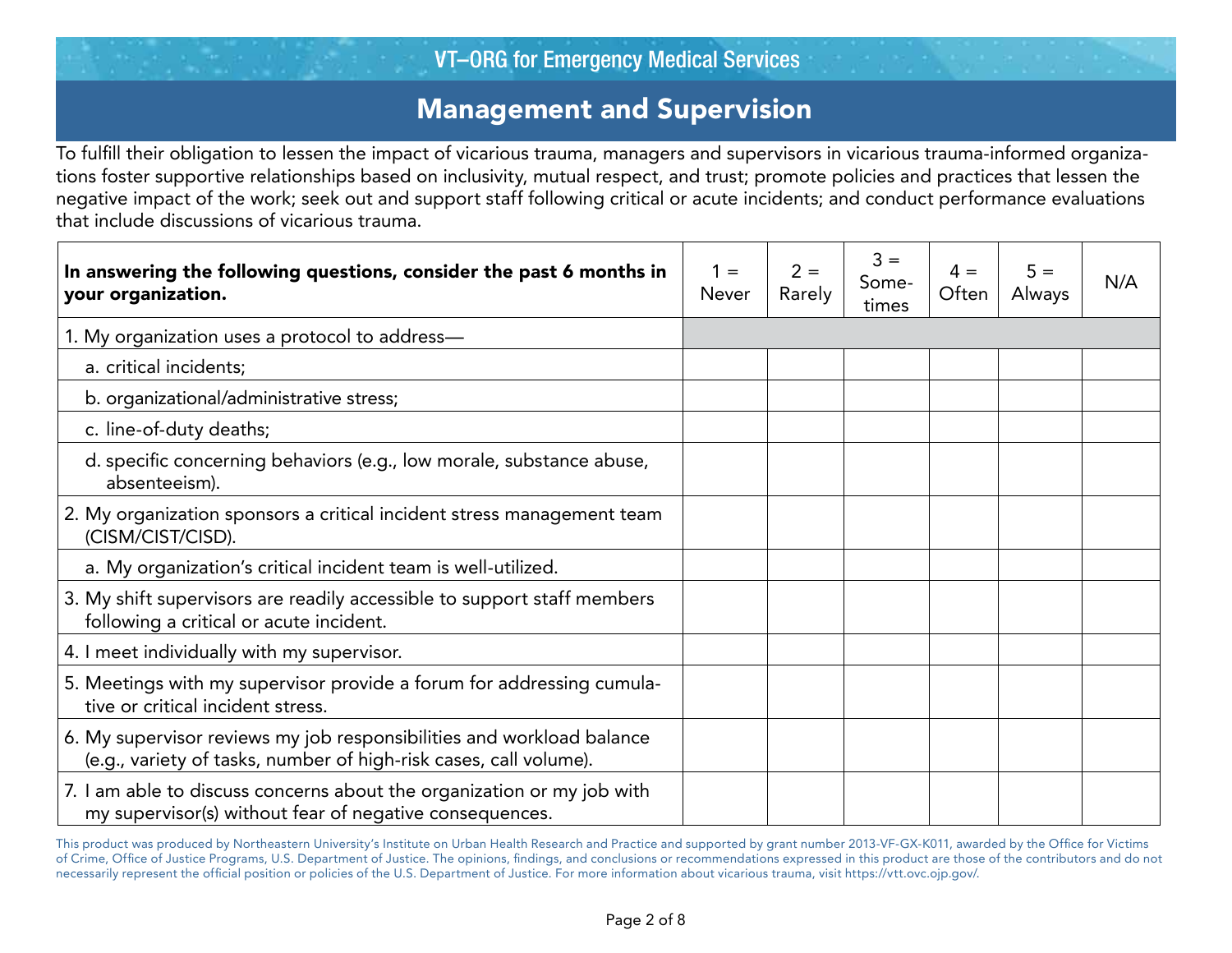# Management and Supervision (continued)

 To fulfill their obligation to lessen the impact of vicarious trauma, managers and supervisors in vicarious trauma-informed organizations foster supportive relationships based on inclusivity, mutual respect, and trust; promote policies and practices that lessen the negative impact of the work; seek out and support staff following critical or acute incidents; and conduct performance evaluations that include discussions of vicarious trauma.

| In answering the following questions, consider the past 6 months in<br>your organization.                                                        | $1 =$<br><b>Never</b> | $2 =$<br>Rarely | $3 =$<br>Some-<br>times | $4 =$<br>Often | $5 =$<br><b>Always</b> | N/A |
|--------------------------------------------------------------------------------------------------------------------------------------------------|-----------------------|-----------------|-------------------------|----------------|------------------------|-----|
| 8. Command staff encourage and respond to my ideas and input.                                                                                    |                       |                 |                         |                |                        |     |
| 9. Staff meetings are highly valued as a mode of team communication<br>and collaboration.                                                        |                       |                 |                         |                |                        |     |
| 10. Staff meetings are an opportunity to address topics related to vicari-<br>ous trauma and stress management.                                  |                       |                 |                         |                |                        |     |
| 11. Command staff take steps to ensure that staff have access to adequate<br>resources to perform their jobs.                                    |                       |                 |                         |                |                        |     |
| 12. Staff members are provided adequate and equitable salary and<br>benefits.                                                                    |                       |                 |                         |                |                        |     |
| 13. Command staff ensure policies and/or procedures are in place to<br>address member grievances.                                                |                       |                 |                         |                |                        |     |
| 14. Shift supervisors regularly interact with field and dispatch staff, both<br>during and outside calls/runs.                                   |                       |                 |                         |                |                        |     |
| 15. My organization uses a formal performance evaluation process.                                                                                |                       |                 |                         |                |                        |     |
| a. My performance evaluation includes a discussion of organizational<br>and individual strategies to minimize risk for vicarious traumatization. |                       |                 |                         |                |                        |     |
| b. My performance evaluation includes a discussion of employee con-<br>tributions to a positive work environment.                                |                       |                 |                         |                |                        |     |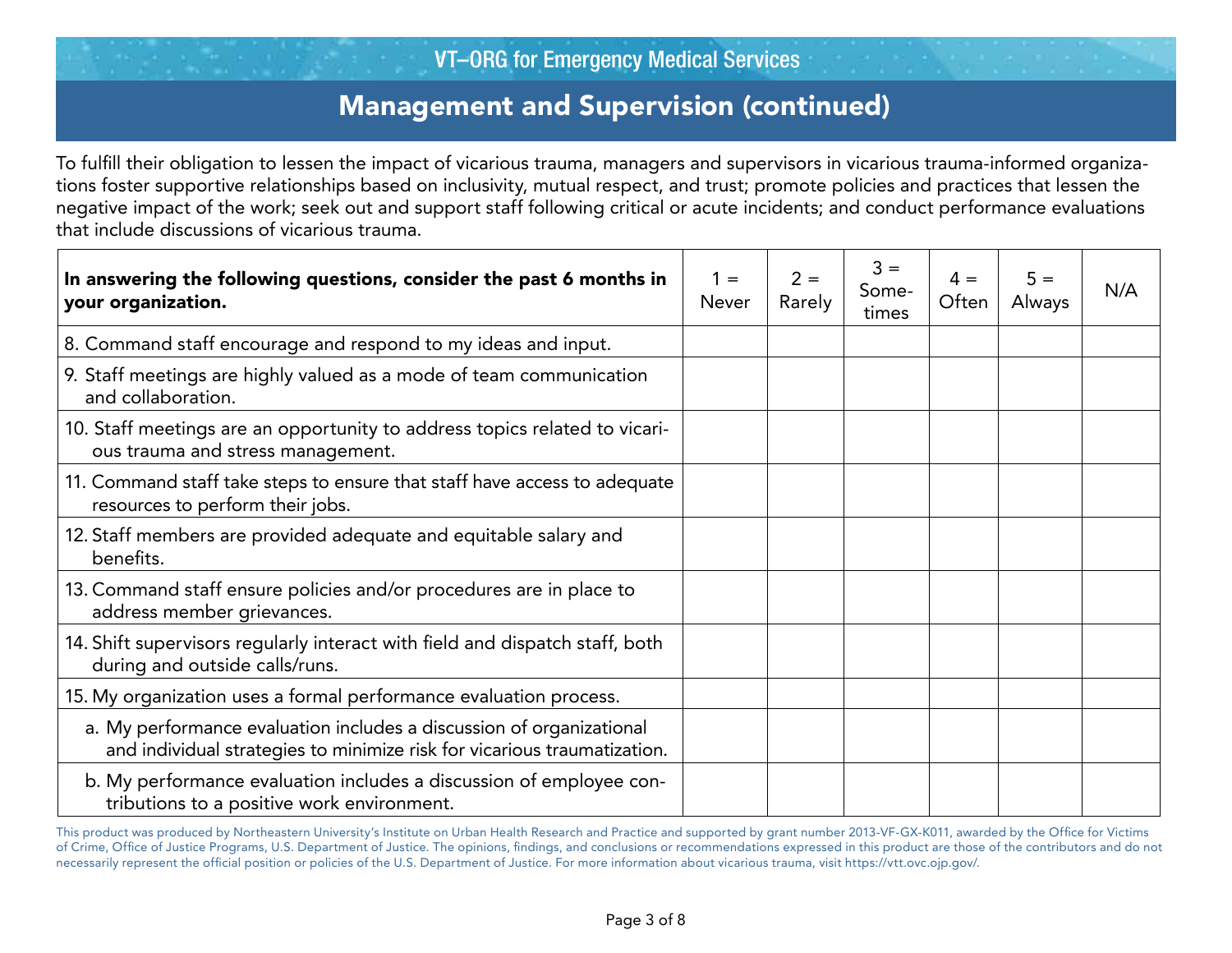### Employee Empowerment and Work Environment

 another; and offer opportunities to diversify job tasks. To promote and maintain a healthy work environment, vicarious trauma-informed organizations foster teamwork; encourage collaboration both within and outside the organization; create formal and informal opportunities for staff to connect with one

| In answering the following questions, consider the past 6 months in<br>your organization.                                                                  | $1 =$<br><b>Never</b> | $2 =$<br>Rarely | $3 =$<br>Some-<br>times | $4 =$<br>Often | $5 =$<br>Always | N/A |
|------------------------------------------------------------------------------------------------------------------------------------------------------------|-----------------------|-----------------|-------------------------|----------------|-----------------|-----|
| 1. My organization provides opportunities for all staff members to<br>provide input into the-                                                              |                       |                 |                         |                |                 |     |
| a. development of programs, practices and policies;                                                                                                        |                       |                 |                         |                |                 |     |
| b. evaluation of programs, practices, and policies.                                                                                                        |                       |                 |                         |                |                 |     |
| 2. My organization shows appreciation for employee efforts in<br>meaningful ways (e.g., public recognition, note in personnel file,<br>promotions).        |                       |                 |                         |                |                 |     |
| 3. My organization evaluates staff satisfaction, including job duties,<br>organization policies, etc.                                                      |                       |                 |                         |                |                 |     |
| 4. When needed, my organization uses a written procedure that<br>provides quidance for quick, effective, and confidential resolution of<br>staff conflict. |                       |                 |                         |                |                 |     |
| 5. My agency shows that respect for each person is highly valued.                                                                                          |                       |                 |                         |                |                 |     |
| 6. Diversity is welcomed, respected, and valued.                                                                                                           |                       |                 |                         |                |                 |     |
| 7. Disparaging comments and other demonstrations of disrespect are<br>not tolerated.                                                                       |                       |                 |                         |                |                 |     |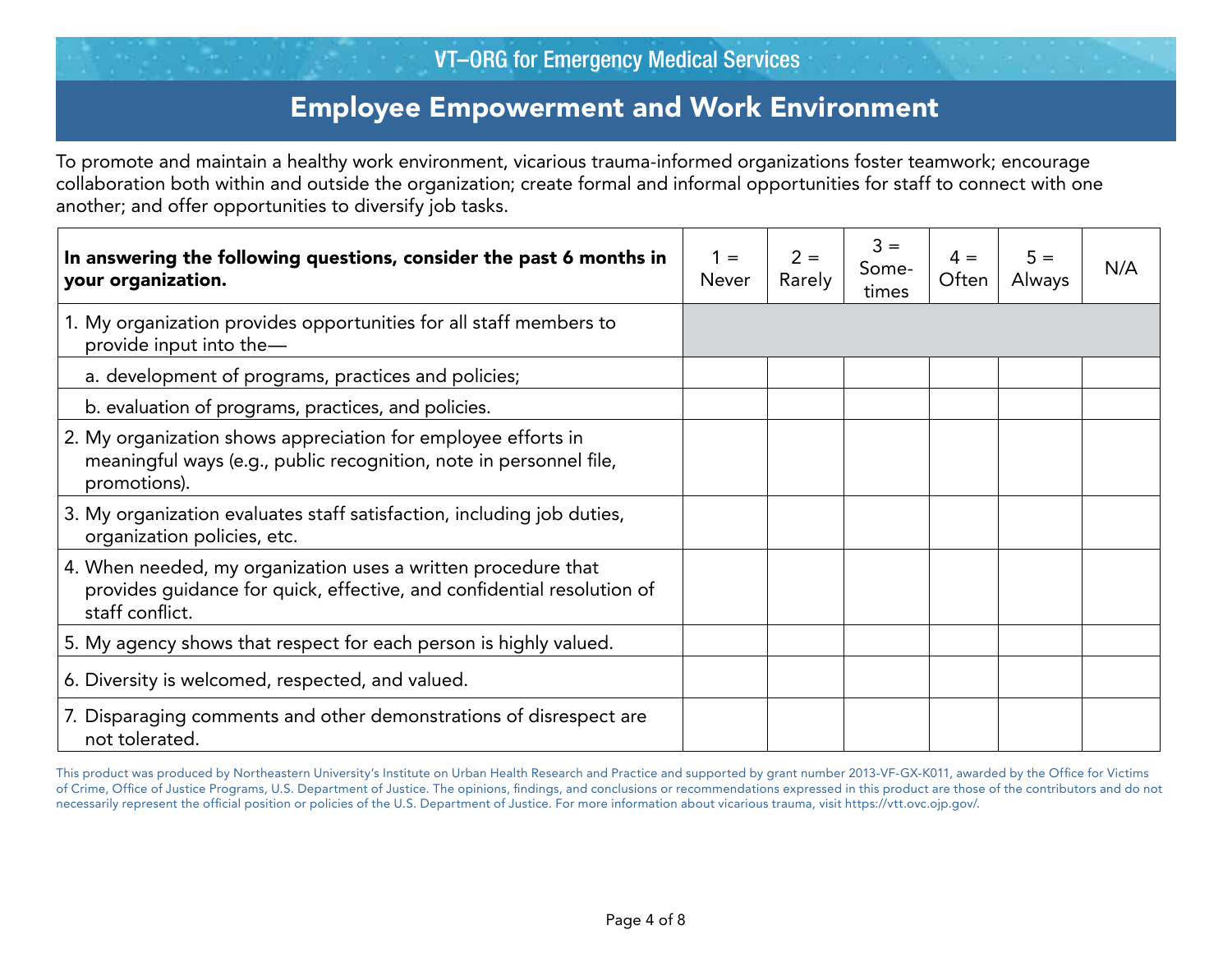# Employee Empowerment and Work Environment (continued)

 another; and offer opportunities to diversify job tasks. To promote and maintain a healthy work environment, vicarious trauma-informed organizations foster teamwork; encourage collaboration both within and outside the organization; create formal and informal opportunities for staff to connect with one

| In answering the following questions, consider the past 6 months in<br>your organization.                                                                                             | $1 =$<br><b>Never</b> | $2 =$<br>Rarely | $3 =$<br>Some-<br>times | $4 =$<br>Often | $5 =$<br>Always | N/A |
|---------------------------------------------------------------------------------------------------------------------------------------------------------------------------------------|-----------------------|-----------------|-------------------------|----------------|-----------------|-----|
| 8. I experience a genuine sense of positive teamwork in my organization.                                                                                                              |                       |                 |                         |                |                 |     |
| 9. My organization provides formal and informal opportunities for<br>building a sense of community and teamwork among employees.                                                      |                       |                 |                         |                |                 |     |
| 10. When needed, my organization uses effective methods to address<br>employees who are not able to contribute to a positive atmosphere<br>or act as team players.                    |                       |                 |                         |                |                 |     |
| 11. Employees feel safe coming forward to discuss issues of workplace<br>discrimination based on age, gender, gender identity, sexual orienta-<br>tion, race, religion, ability, etc. |                       |                 |                         |                |                 |     |
| 12. My organization encourages use of time off.                                                                                                                                       |                       |                 |                         |                |                 |     |
| 13. My organization provides employees with a private, comfortable, and<br>safe workspace.                                                                                            |                       |                 |                         |                |                 |     |
| 14. My organization provides opportunities for me to diversify my work<br>tasks.                                                                                                      |                       |                 |                         |                |                 |     |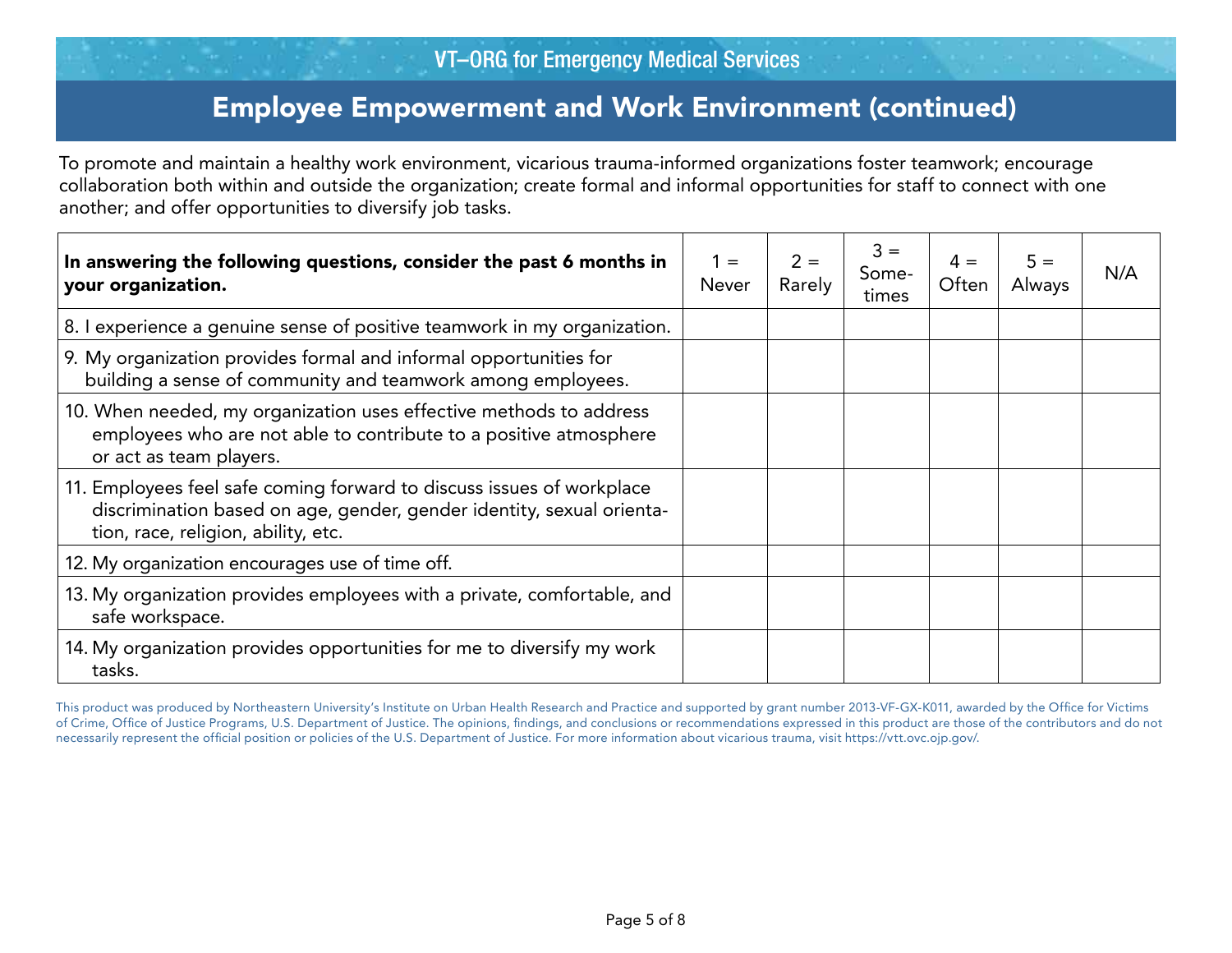### Training and Professional Development

To strive for professional competency, capacity, and staff retention, vicarious trauma-informed organizations promote continuing education, professional development, and networking opportunities; provide thorough orientation and ongoing training; enable access to resources; and support staff participation in on- and offsite learning opportunities.

| In answering the following questions, consider the past 6 months in<br>your organization.                                                                                       | $1 =$<br><b>Never</b> | $2 =$<br>Rarely | $3 =$<br>Some-<br>times | $4 =$<br>Often | $5 =$<br><b>Always</b> | N/A |
|---------------------------------------------------------------------------------------------------------------------------------------------------------------------------------|-----------------------|-----------------|-------------------------|----------------|------------------------|-----|
| 1. My organization orients new staff members to their job role and tasks.                                                                                                       |                       |                 |                         |                |                        |     |
| 2. My organization provides training and education to all employees<br>$on$ —                                                                                                   |                       |                 |                         |                |                        |     |
| a. work-related vicarious trauma and its impact on work performance.                                                                                                            |                       |                 |                         |                |                        |     |
| b. strategies on how to address work-related stress and vicarious<br>traumatization.                                                                                            |                       |                 |                         |                |                        |     |
| 3. My organization provides onsite opportunities for training and<br>professional development.                                                                                  |                       |                 |                         |                |                        |     |
| 4. My organization supports attendance at outside meetings and<br>trainings.                                                                                                    |                       |                 |                         |                |                        |     |
| 5. I am prepared to cover for coworkers who are absent.                                                                                                                         |                       |                 |                         |                |                        |     |
| 6. My organization informs staff about expectations, opportunities, and<br>steps necessary for advancement, including additional training and/or<br>certification requirements. |                       |                 |                         |                |                        |     |
| 7. I am encouraged to network and collaborate with coworkers and<br>other organizations.                                                                                        |                       |                 |                         |                |                        |     |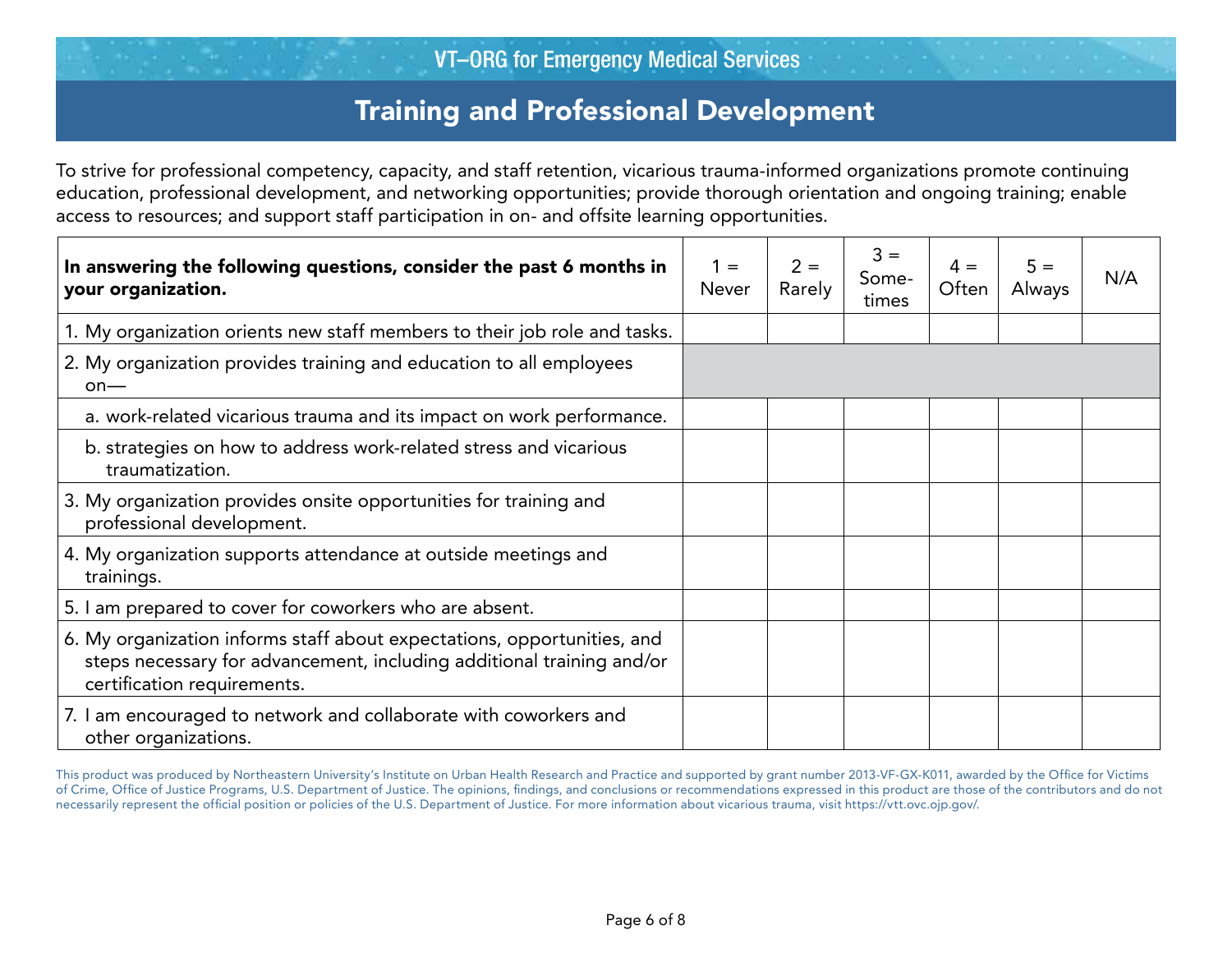# Staff Health and Wellness

To maintain the health and wellness of their staff, vicarious trauma-informed organizations recognize links between health/wellness and staff satisfaction and productivity; devote time and resources to promoting staff well-being; encourage and provide health and wellness activities; and incorporate wellness into policies and practices.

| In answering the following questions, consider the past 6 months in<br>your organization.                                                                                                                                            | $1 =$<br><b>Never</b> | $2 =$<br>Rarely | $3 =$<br>Some-<br>times | $4 =$<br>Often | $5 =$<br>Always | N/A |
|--------------------------------------------------------------------------------------------------------------------------------------------------------------------------------------------------------------------------------------|-----------------------|-----------------|-------------------------|----------------|-----------------|-----|
| 1. During the hiring and orientation of new employees, command staff<br>demonstrate their understanding of the risk for vicarious trauma and<br>the importance of both individual and organizational strategies to<br>address it by- |                       |                 |                         |                |                 |     |
| a. asking final job applicants to articulate their own coping strategies;                                                                                                                                                            |                       |                 |                         |                |                 |     |
| b. making final applicants aware of the organization's strategies to<br>reduce the negative impact of the work.                                                                                                                      |                       |                 |                         |                |                 |     |
| 2. My organization offers services that support individual staff members<br>(e.g., employee assistance program, chaplain services, mental health<br>providers).                                                                      |                       |                 |                         |                |                 |     |
| 3. My organization has a peer support program.                                                                                                                                                                                       |                       |                 |                         |                |                 |     |
| a. My organization's peer support program is well-utilized.                                                                                                                                                                          |                       |                 |                         |                |                 |     |
| 4. My organization conducts exit interviews that include questions relat-<br>ed to vicarious trauma and the organization's response.                                                                                                 |                       |                 |                         |                |                 |     |
| 5. Differentiation between work and non-work hours is recognized and<br>respected.                                                                                                                                                   |                       |                 |                         |                |                 |     |